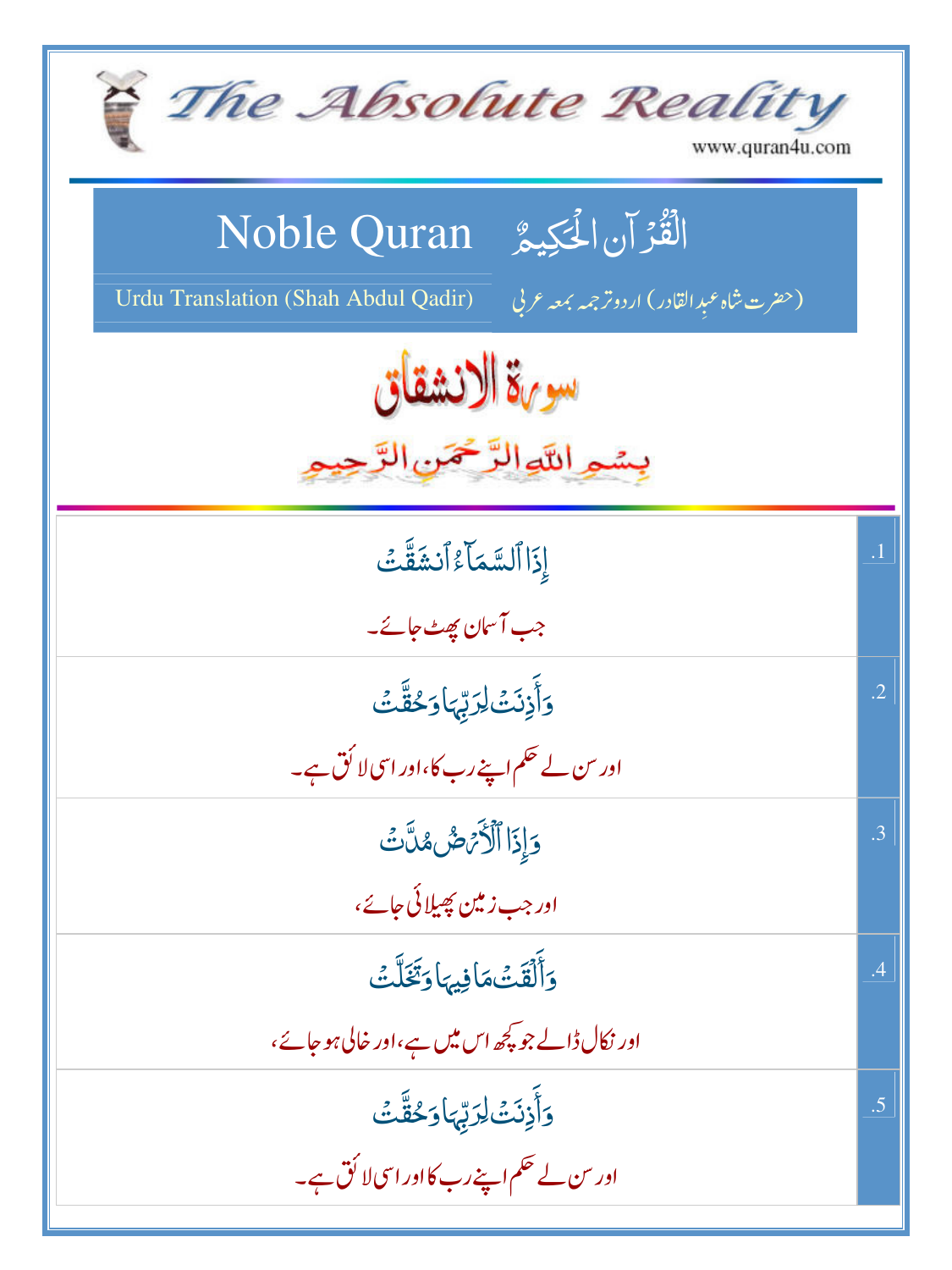| <b>يَأَيُّهَا ٱلْإِنسَنُ إِنَّكَ كَادِحٌ إِلَىٰ رَبِّكَ كَدُكَافَمُلَقِيهِ</b>            | .6              |
|-------------------------------------------------------------------------------------------|-----------------|
| اے آدمی! تجھ کو بچا(چلنا)ہے اپنے رب تک پہنچنے میں بچ بچ کر، پھر اس سے ملنا۔               |                 |
| ڣؘٲٛؖڡۜۧٲڡ <i>ڽ۫</i> ٲ۠۠ۅ <u>ڎۣ</u> ۦٟٙػڹ <i>ٙػ؋</i> ۪ۑ <sub>ٙػ</sub> ۅؠڹۣڡؚ <sup>ٟ</sup> | $\cdot^7$       |
| سو جس کو ملالکھااس کے داننے ہاتھ میں،                                                     |                 |
| فَسَوْتَ يُحَاسَبُ حِسَابًا يَسِبِرًا                                                     | $\overline{.8}$ |
| تواس سے حساب لیناہے آسان حساب۔                                                            |                 |
| <u>وَيَنقَلِبُ</u> إِلَىٰٓأَهُلِهِۦۢمَسۡرُوتًا                                            | .9              |
| اور پھر کر ( <sup>ل</sup> وٹ) آئے اپنےلو گوں پاس خوش وقت۔                                 |                 |
| <u>و</u> َأَمَّاهَنُأُونِّ كِتَبَهُوَ َادَظَهُرِهِ ۖ                                      | .10             |
| اور جس کو ملااس کالکھابپیٹھ کے پیچھے سے،                                                  |                 |
| فَسَوْفَ يَدْعُواْتُّبُورَّا                                                              | .11             |
| سووہ پکارے گاموت موت،                                                                     |                 |
| وَيَصَٰلَىٰسَعِيرَا                                                                       | .12             |
| اور <u>پہن</u> چے گا آگ میں۔                                                              |                 |
| ٳؚڹَّهُ كَانَ فِىٓأَهۡلِهِۦڡٙۺۯ۠ۅ؆ٲ                                                       | .13             |
| وەر ہاتھااپنے گھرخوش <mark>وقت ،</mark>                                                   |                 |
|                                                                                           |                 |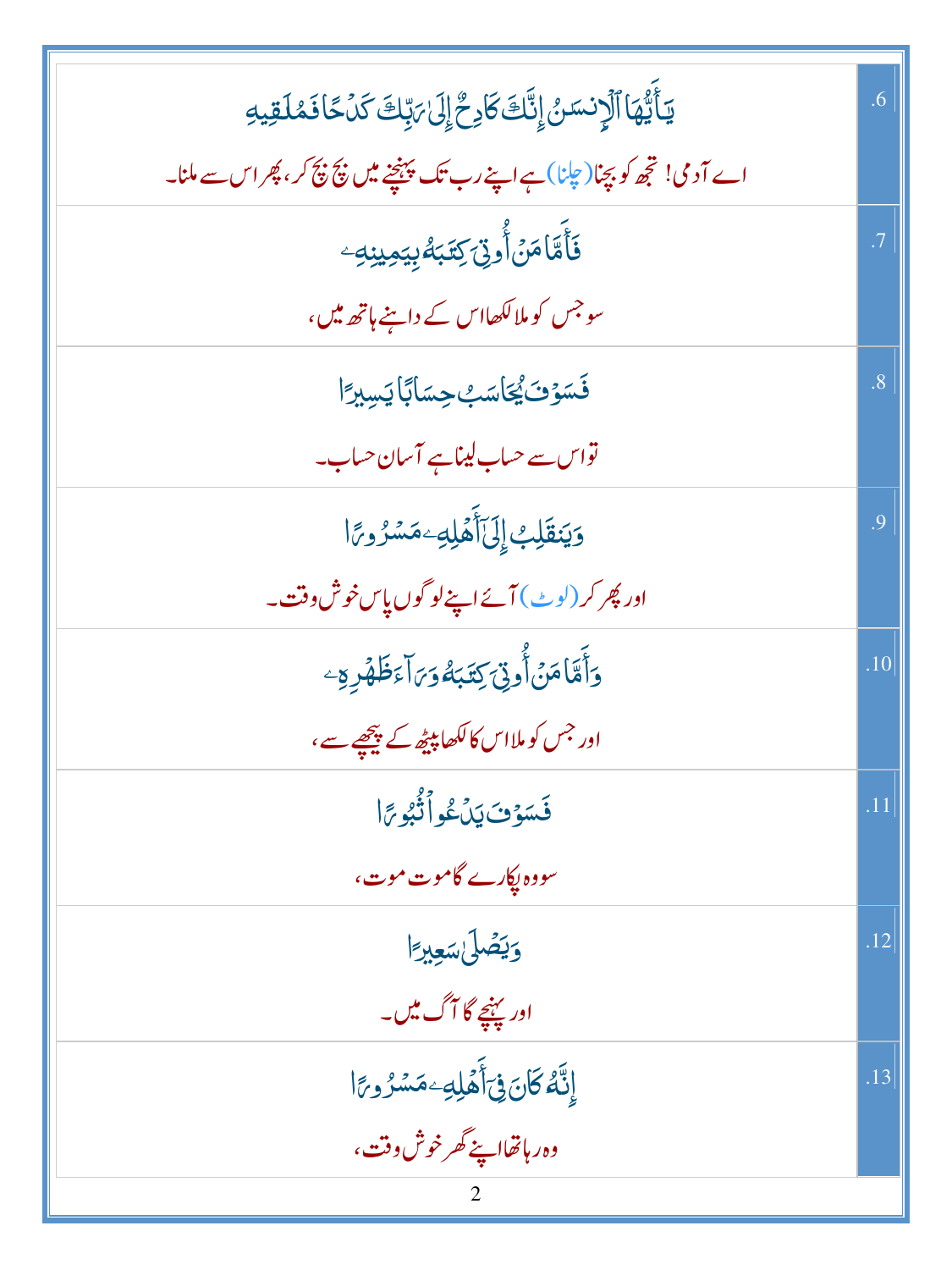| ٳ۪ڹَّهُڟؘڹَّ أَن لَّن ڲُوىَ                          | .14 |
|------------------------------------------------------|-----|
| اس نے خیال کیا کہ پھر (پلٹ) نہ جائے گا۔              |     |
| <b>بَلَ إِنَّ مَبَّهُ كَانَ بِهِ جَصِيرًا</b>        | .15 |
| کیوں نہیں! اس کارب اس کو دیکھاتھا۔                   |     |
| <u>ڣؘڷ</u> ۜٲٚڷؙۊڛؽڔؚؠٲڵۺ۠ۜڣؘٙؗۛؾ                    | .16 |
| سوقشم کھاتاہوں شام کی سُرخی کی،                      |     |
| وَٱلَّيۡلِ وَمَاوَسَقَ                               | .17 |
| اور رات کی،اور جواس میں سمٹماہے،                     |     |
| وَٱلۡقَمَرِ إِذَاٱتَّسَقَ                            | .18 |
| اور چاند کی جب پوراابھرے۔                            |     |
| لَتَرْكَبُنَّ طَبَقًا عَن طَبَقٍ                     | .19 |
| تم کو چڑھناہے در جے پر در حبہ (رتبہ اعلی)۔           |     |
| فَمَالَهُمْ لَايُؤْمِنُونَ                           | .20 |
| پھر کیاہواہےان کویقین(ایمان) نہیںلاتے۔               |     |
| وَإِذَاقُرِئَ عَلَيْهِمُ ٱلْقُرْءَانُ لَايَسْجُلُونَ | .21 |
| اور جب پڑھیُے ان پاس قر آن، سجدہ نہیں کرتے۔(سجدہ)    |     |